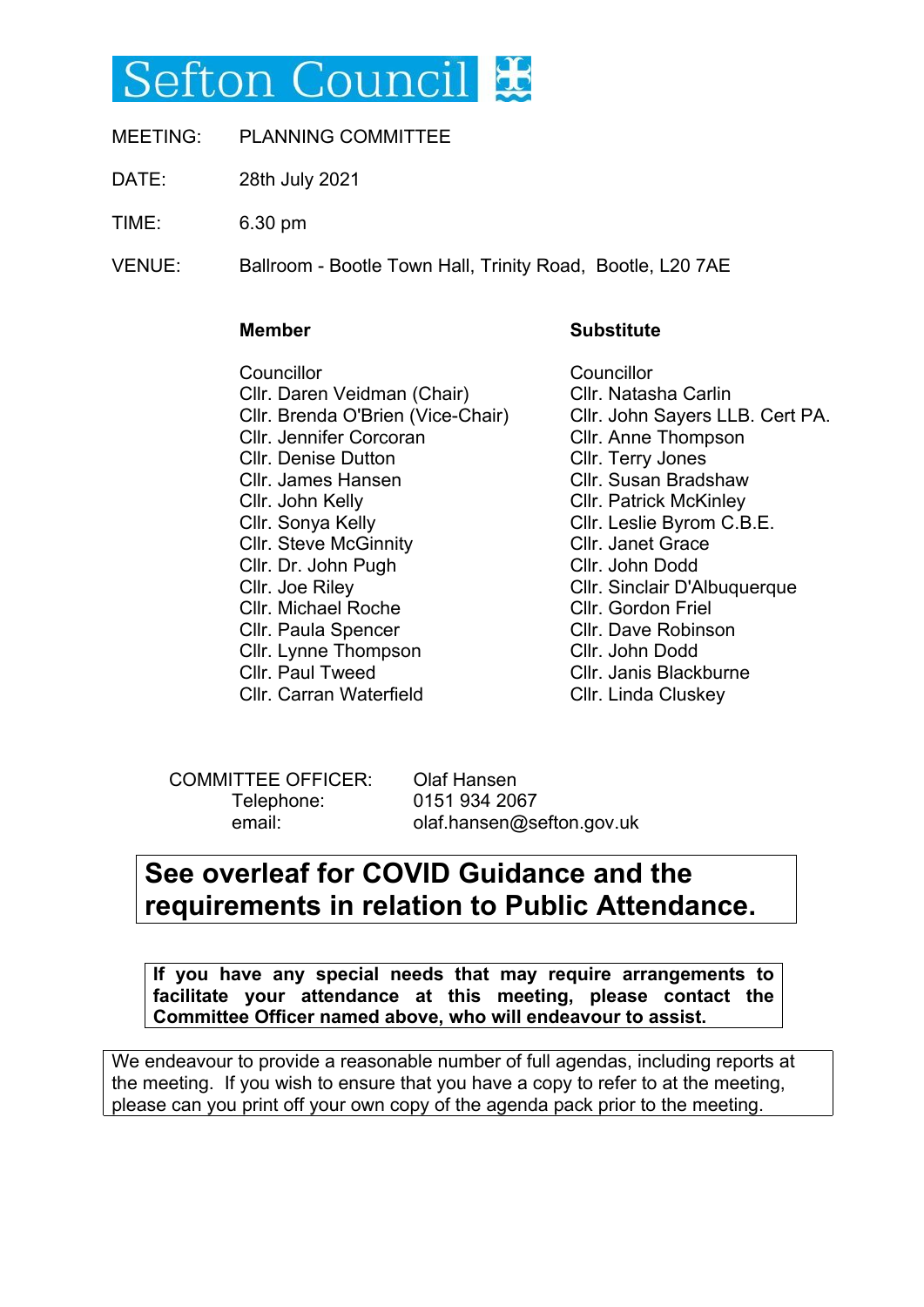# **COVID GUIDANCE IN RELATION TO PUBLIC ATTENDANCE**

In light of ongoing Covid-19 social distancing restrictions, there is limited capacity for members of the press and public to be present in the meeting room indicated on the front page of the agenda at any one time. We would ask parties remain in the meeting room solely for the duration of consideration of the Committee report(s) to which their interests relate.

We therefore request that if you wish to attend the Committee to please register in advance of the meeting via email to [olaf.hansen@sefton.gov.uk](mailto:olaf.hansen@sefton.gov.uk) by no later than **12:00 (noon) on the day of the meeting.**

Please include in your email –

- Your name;
- Your email address;
- Your Contact telephone number; and
- The details of the report in which you are interested.

In light of current social distancing requirements, access to the meeting room is limited.

**We have been advised by Public Health that Members, officers and the public should carry out a lateral flow test before attending the meeting, and only attend if that test is negative. Provided you are not classed as exempt, it is requested that you wear a mask that covers both your nose and mouth.**